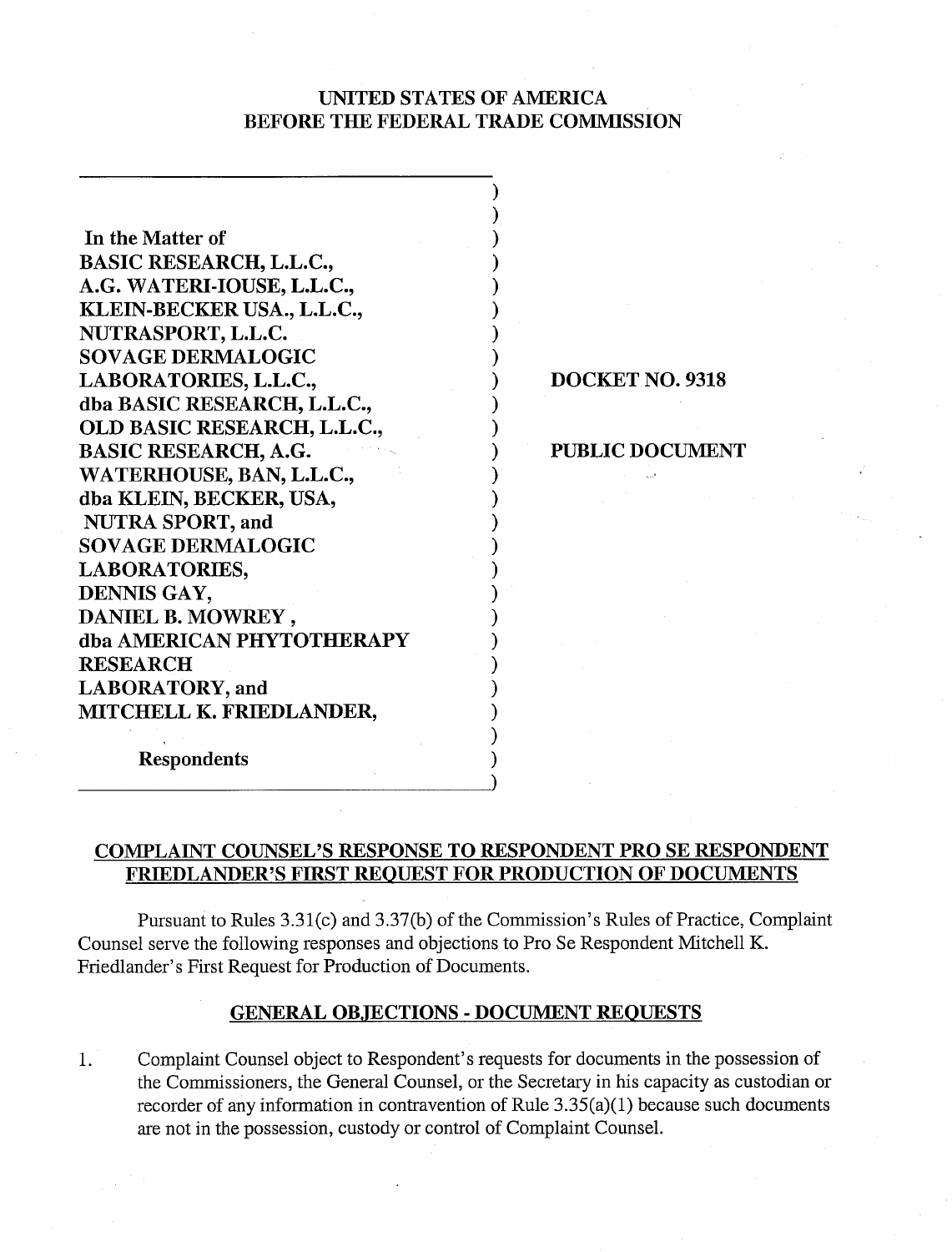- 2. Complaint Counsel object to Respondent's requests for documents prepared in anticipation of litigation or which seek disclosure of the theories and opinions of Complaint Counsel or Complaint Counsel's consultant or agent, on the grounds that such information is protected from disclosure by the attorney work product privilege and the provisions of Rule 3.31(c)(3). Stouffer Foods Corp., No. 9250, Order Ruling on Stouffer Foods' Application for an Order Requiring the Production of Documents (Feb. 11, 1992); Kraft, Inc., No. 9208, Order Ruling on Respondent's Motion for Documents in the Possession of Complaint Counsel (July 10, 1987).
- 3. Complaint Counsel object to Respondent's requests for documents protected from disclosure by the deliberative process privilege. *Stouffer Foods Corp.*, No. 9250, Order Ruling on Stouffer Foods' Application for an Order Requiring the Production of Documents (February 11, 1992); Kraft, Inc., No. 9208, Order Ruling on Respondent's Motion for Documents in the Possession of Complaint Counsel (July 10, 1987); see also Rule 4.10(a)(3).
- 4. Complaint Counsel object to Respondent's requests for documents relating to nontestifying expert witnesses because Respondent has not made the proper showing that they are entitled to such information pursuant to Rule  $3.31(c)(4)(ii)$ . Schering Corp., No. 9232, Order Denying Discovery and Testimony by Expert Witness (Mar. 23, 1990); Telebrands Corp., No. 9313, Order Denying Respondents' Motion To Compel The Production of Consumer Survey Information, (Dec. 23, 2003).
- 5. Complaint Counsel object to Respondent's requests for documents received by FTC staff from Respondents during this investigation or this proceeding, or documents already possessed by Respondents, their representatives, attorneys, officers, employees, or agents, on the ground that production of such documents would be unduly burdensome, unnecessay and duplicative.
- 6. Complaint Counsel object to Respondent's requests for documents to the extent that they seek documents obtained in the course of investigating other dietary supplement and weight loss marketers on the grounds that such documents are protected from disclosure by the law enforcement evidentiary files privilege and disclosure of such documents would be contrary to the public interest. Hoechst Marion Rousell, Inc., No. 9293, Order on Motions to Compel Discovery From Complaint Counsel filed by Andrix and Aventis (Aug. 18,2000).
- 7. Complaint Counsel object to each of Respondent's document requests that, when read with the definitions and instructions, are so vague, broad, general, and all inclusive that they do not permit a proper or reasonable response and are, therefore, unduly burdensome and oppressive.
- 8. Complaint Counsel object to each of Respondent's document requests that seek information that is not reasonably expected to yield information relevant to the allegations of the Complaint, to the proposed relief, or to the defenses of any Respondent,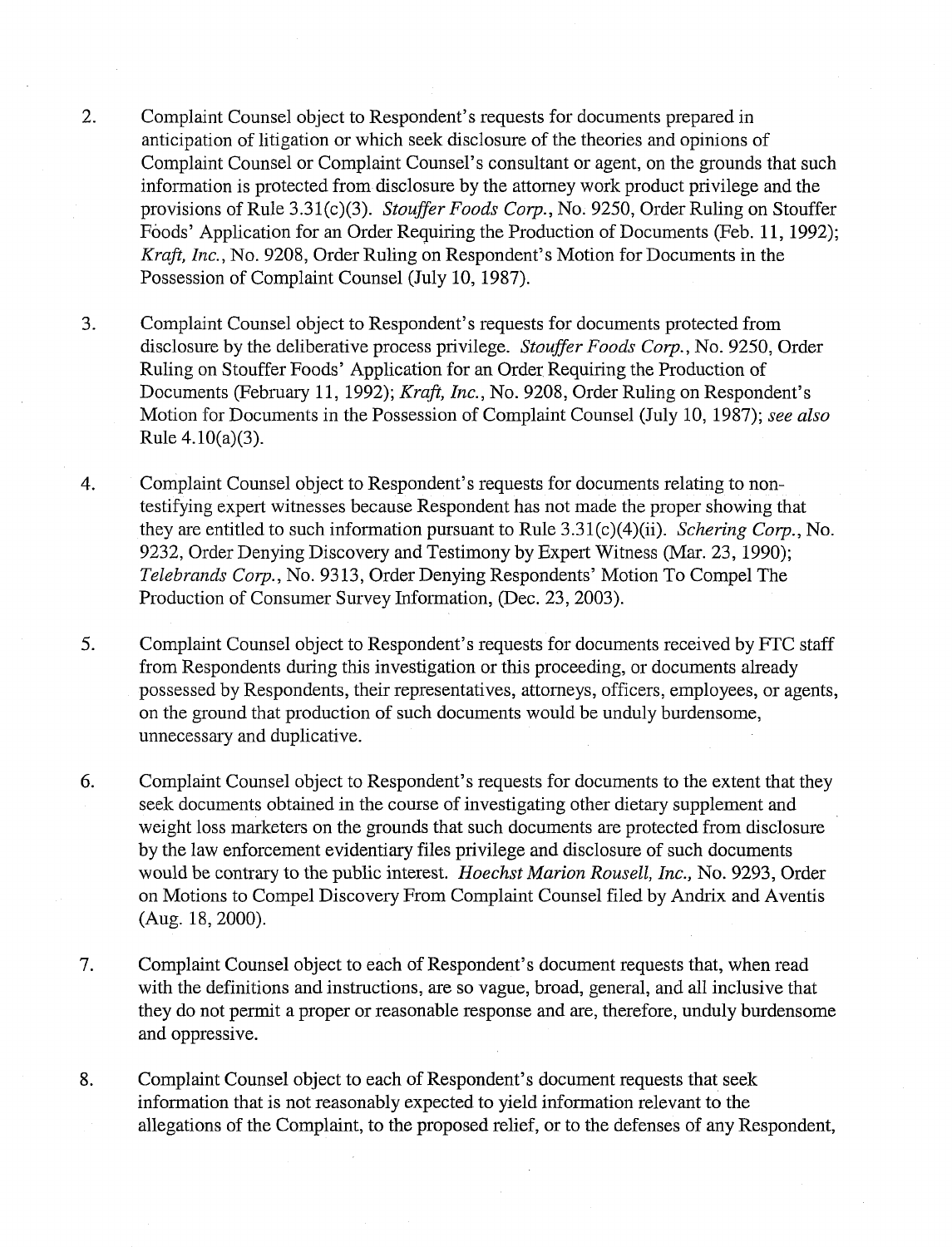in violation of the limits of discovery set by Rule  $3.31(c)(1)$  of the Commission's Rules of Practice.

9. Complaint Counsel object to the Definitions and General Instructions to the extent that they impose an obligation greater than that imposed by the Commission's Rules of Practice and the provisions of the Pretrial Scheduling Order.

# **GENERAL RESPONSES**

1. Complaint Counsel's responses are made subject to all objections as to competence, relevance, privilege, materiality, propriety, admissibility and any and all other objections and grounds that would require the exclusion of any statement contained herein if any requests were asked of, or if any statements contained herein were made by, or if any documents referenced here were offered by a witness present and testifying in court, all of which objections are reserved and may be interposed at the time of the hearing.

2. The fact that Complaint Counsel have answered or objected to any document request or part thereof should not be taken as an admission that Complaint Counsel accept or admit the existence of any facts or documents set forth in or assumed by such request or that such answer or objection constitutes admissible evidence. The fact that Complaint Counsel have responded to any request is not intended and shall not be construed as a waiver by Complaint Counsel of all or any part of any objection to any request.

3. Complaint Counsel have not completed their discovery in this case, and additional documents may be discovered that are responsive to Respondent's' request for documents. Complaint Counsel reserve the right to supplement the responses provided herein as appropriate during the course of discovery.

# **DOCUMENT REQUESTS AND RESPONSES**

# **Request 1**

All documents that show and/or provided the Federal Trade Commission a reason to believe Respondent Friedlander operated a common business enterprise with the other named Respondents.

## **Response:**

Complaint Counsel object to this Request because any such documents are not relevant to this proceeding. **Exxon** *Cop,* No. 8934,1981 F.T.C. LEXIS 113 (Jan. 29, 1981) (Once the Commission has issued a complaint, "the issue to be litigated is not the adequacy of the Commission's pre-complaint information or the diligence of its study of the material in question but whether the alleged violation has in fact occurred."). As the Administrative Law Judge found in his denial of Respondent Basic Research's Motion to Compel, "the issue to be tried is whether Respondent disseminated false and misleading advertising, not the Commission's decision to file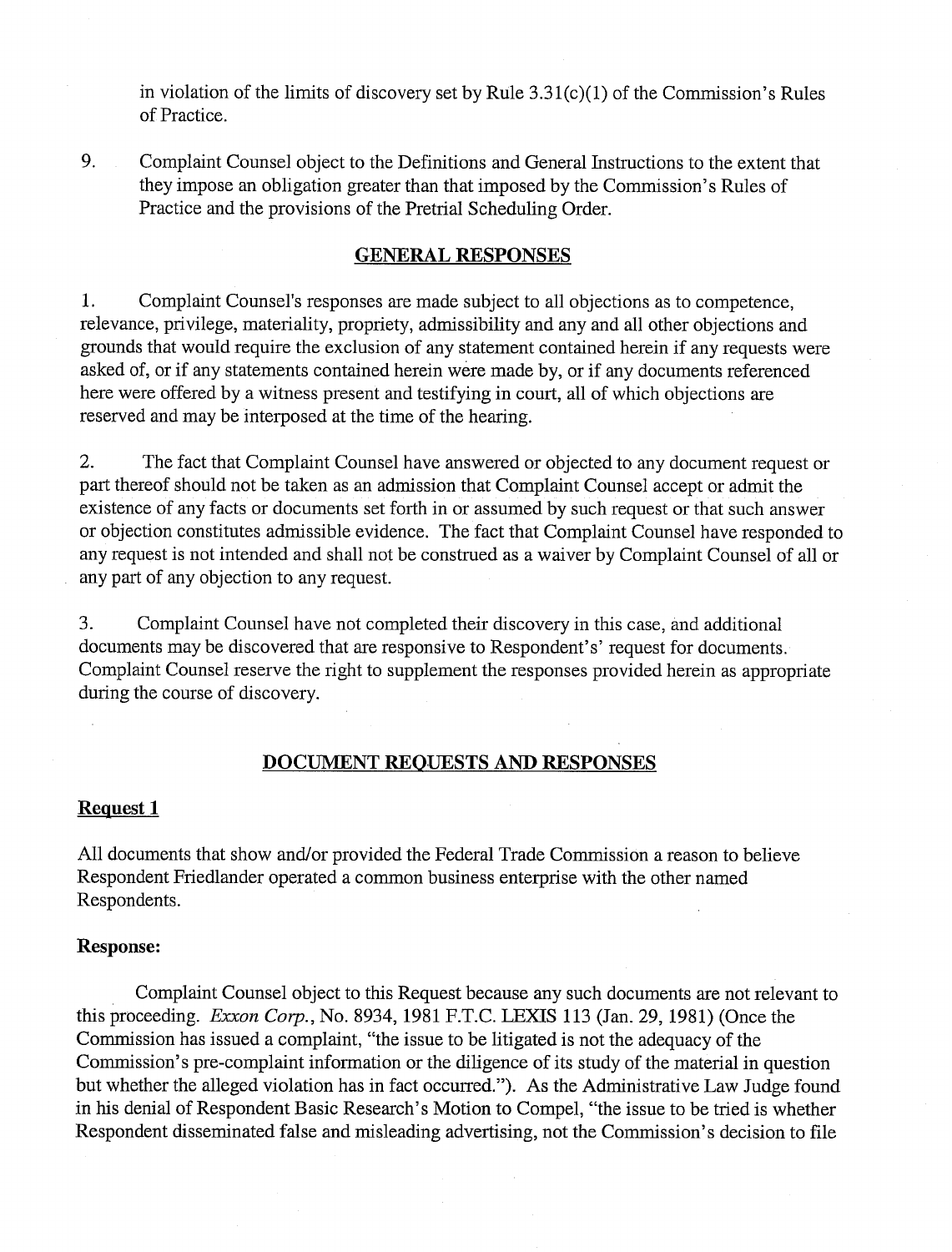the Complaint." Order of November 4,2004 at 5. Notwithstanding this objection, and as more fully set forth in General Objections 1-3, Complaint Counsel object to this Request, because any documents are protected from disclosure as either not in Complaint Counsel's custody, possession, or control, or are privileged from disclosure as attorney work product or deliberative process. Complaint Counsel further state that certain documents responsive to this request are documents that the Respondents and their counsel have in fact provided to Complaint Counsel and hence the request calls for documents that are already in respondent's possession, custody or control. Subject to and without waiving these objections or the General Objections stated above, to the extent there are non-privileged documents responsive to this request, Complaint Counsel have previously produced responsive documents and will continue to supplement this Request as necessary.

## **Request 2**

All documents that show and/or provided the Federal Trade Commission a reason to believe Respondent Friedlander developed products marketed by the limited liability corporations.

### **Response:**

Complaint Counsel object to this Request because any such documents are not relevant to this proceeding. Exxon Corp., No. 8934, 1981 F.T.C. LEXIS 113 (Jan. 29, 1981) (Once the Commission has issued a complaint, "the issue to be litigated is not the adequacy of the Commission's pre-complaint information or the diligence of its study of the material in question but whether the alleged violation has in fact occurred."). As the Administrative Law Judge found in his denial of Respondent Basic Research's Motion to Compel, "the issue to be tried is whether Respondent disseminated false and misleading advertising, not the Commission's decision to file the Complaint." Order of November 4, 2004 at 5. Notwithstanding this objection, and as more fully set forth in General Objections 1-3, Complaint Counsel object to this Request, because any documents are protected from disclosure as either not in Complaint Counsel's custody, possession, or control, or are privileged from disclosure as attorney work product or deliberative process. Complaint Counsel further state that certain documents responsive to this request are documents that the Respondents and their counsel have in fact provided to Complaint Counsel and hence the request calls for documents that are already in respondent's possession, custody or control. Subject to and without waiving these objections or the General Objections stated above, to the extent there are non-privileged documents responsive to this request, Complaint Counsel have previously produced responsive documents and will continue to supplement this Request as necessary.

# **Request 3**

All documents that show and/or provided the Federal Trade Commission a reason to believe Respondent Friedlander developed any of the challenged products marketed by the limited liability corporations.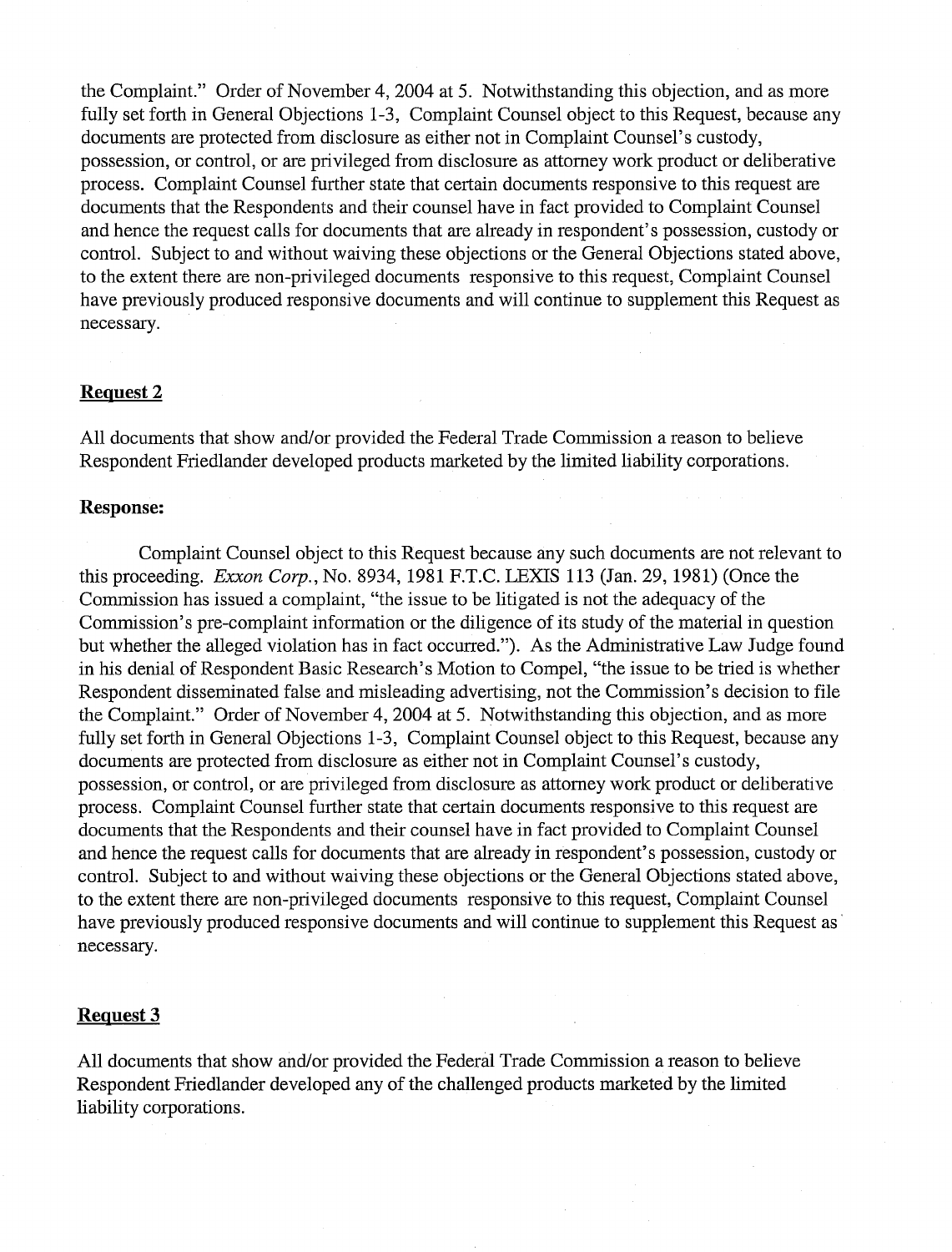## **Response:**

Complaint Counsel object to this Request because any such documents are not relevant to this proceeding. Exxon Corp., No. 8934, 1981 F.T.C. LEXIS 113 (Jan. 29, 1981) (Once the Commission has issued a complaint, "the issue to be litigated is not the adequacy of the Commission's pre-complaint information or the diligence of its study of the material in question but whether the alleged violation has in fact occurred."). As the Administrative Law Judge found in his denial of Respondent Basic Research's Motion to Compel, "the issue to be tried is whether Respondent disseminated false and misleading advertising, not the Commission's decision to file the Complaint." Order of November 4,2004 at 5. Notwithstanding this objection, and as more fully set forth in General Objections 1-3, Complaint Counsel object to this Request, because any documents are protected from disclosure as either not in Complaint Counsel's custody, possession, or control, or are privileged from disclosure as attorney work product or deliberative process. Complaint Counsel further state that certain documents responsive to this request are documents that the Respondents and their counsel have in fact provided to Complaint Counsel and hence the request calls for documents that are already in respondent's possession, custody or control. Subject to and without waiving these objections or the General Objections stated above, to the extent there are non-privileged documents responsive to this request, Complaint Counsel have previously produced responsive documents and will continue to supplement this Request as necessary.

# **Request 4**

All documents that show and/or provided the Federal Trade Commission a reason to believe Respondent Friedlander participates in the acts or practices of the limited liability-corporations alleged in the Complaint in regards to the challenged products.

## **Response:**

Complaint Counsel object to this Request because any such documents are not relevant to this proceeding. Exxon Corp., No. 8934, 1981 F.T.C. LEXIS 113 (Jan. 29, 1981) (Once the Commission has issued a complaint, "the issue to be litigated is not the adequacy of the Commission's pre-complaint information or the diligence of its study of the material in question but whether the alleged violation has in fact occurred."). As the Administrative Law Judge found in his denial of Respondent Basic Research's Motion to Compel, "the issue to be tried is whether Respondent disseminated false and misleading advertising, not the Commission's decision to file the Complaint." Order of November 4,2004 at *5.* Notwithstanding this objection, and as more fully set forth in General Objections 1-3, Complaint Counsel object to this Request, because any documents are protected from disclosure as either not in Complaint Counsel's custody, possession, or control, or are privileged from disclosure as attorney work product or deliberative process. Complaint Counsel further state that certain documents responsive to this request are documents that the Respondents and their counsel have in fact provided to Complaint Counsel and hence the request calls for documents that are already in respondent's possession, custody or control. Subject to and without waiving these objections or the General Objections stated above, to the extent there are non-privileged documents responsive to this request, Complaint Counsel have previously produced responsive documents and will continue to supplement this Request as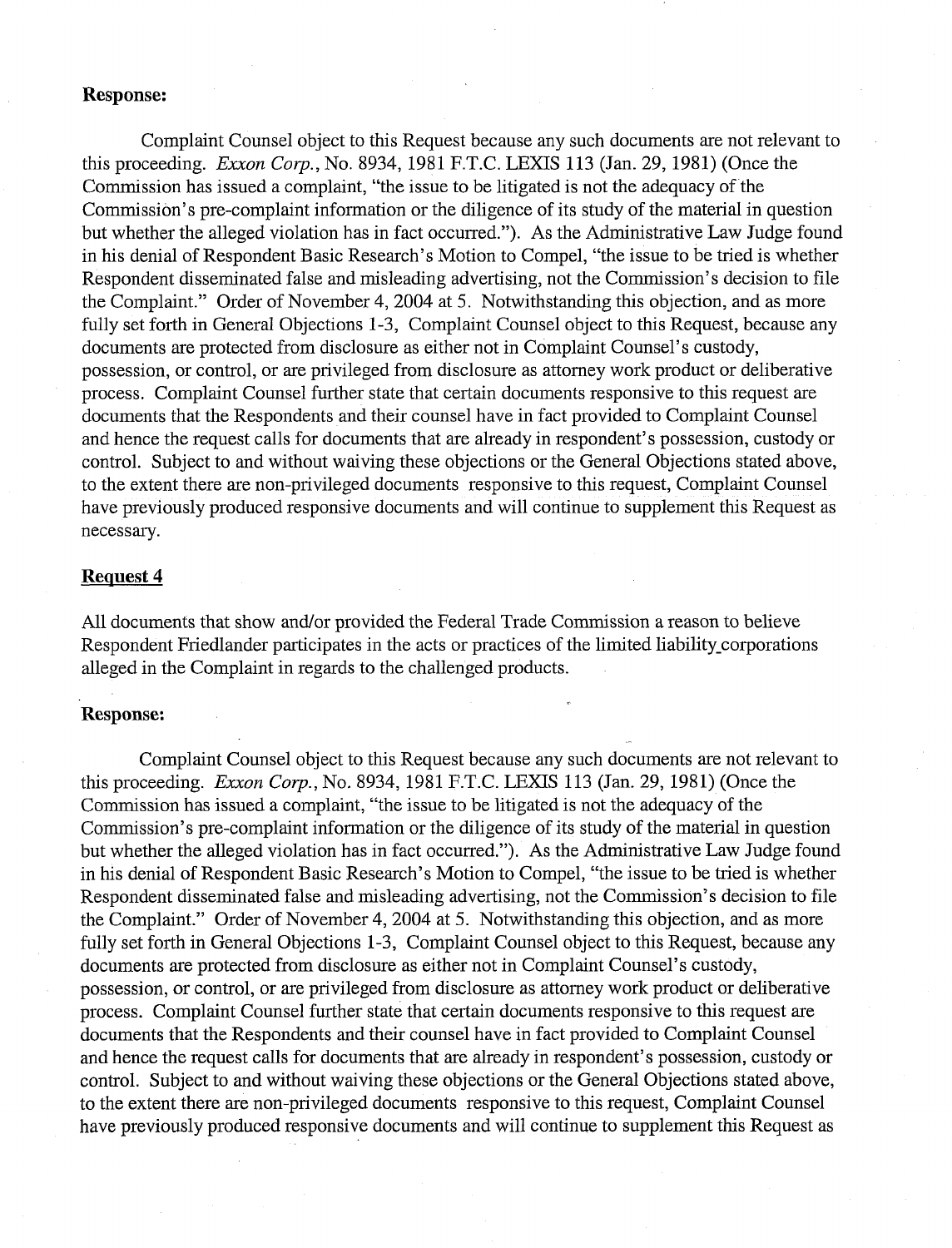#### necessary,

## **Request 5**

All documents that show and/or provided the Federal Trade Commission a reason to believe Respondent Friedlander has manufactured, advertised, labeled, offered for sale, sold andlor distributed any of the challenged products.

## **Response:**

Complaint Counsel object to this Request because any such documents are not relevant to this proceeding. Exxon Corp., No. 8934, 1981 F.T.C. LEXIS 113 (Jan. 29, 1981) (Once the Commission has issued a complaint, "the issue to be litigated is not the adequacy of the Commission's pre-complaint information or the diligence of its study of the material in question but whether the alleged violation has in fact occurred."). As the Administrative Law Judge found in his denial of Respondent Basic Research's Motion to Compel, "the issue to be tried is whether Respondent disseminated false and misleading advertising, not the Commission's decision to file the Complaint." Order of November 4,2004 at *5.* Notwithstanding this objection, and as more fully set forth in General Objections 1-3, Complaint Counsel object to this Request, because any documents are protected from disclosure as either not in Complaint Counsel's custody, possession, or control, or are privileged from disclosure as attorney work product or deliberative process. Complaint Counsel further state that certain documents responsive to this request are documents that the Respondents and their counsel have in fact provided to Complaint Counsel and hence the request calls for documents that are already in respondent's possession, custody or control. Subject to and without waiving these objections or the General Objections stated above, to the extent there are non-privileged documents responsive to this request, Complaint Counsel have previously produced responsive documents and will continue to supplement this Request as necessary.

## **Request 6**

All documents that show and/or provided the Federal Trade Commission a reason to believe Respondent Friedlander engaged in commerce among the several States or with foreign nations, or in any Territory of the United States or in the District of Columbia, or between any such Territory and another, or between any such Territory and any State or foreign nation, or between the District of Columbia and any State or Territory or foreign nation in regards to the challenged products.

#### **Response:**

Complaint Counsel object to this Request because any such documents are not relevant to this proceeding. Exxon Corp., No. 8934, 1981 F.T.C. LEXIS 113 (Jan. 29, 1981) (Once the Commission has issued a complaint, "the issue to be litigated is not the adequacy of the Commission's pre-complaint information or the diligence of its study of the material in question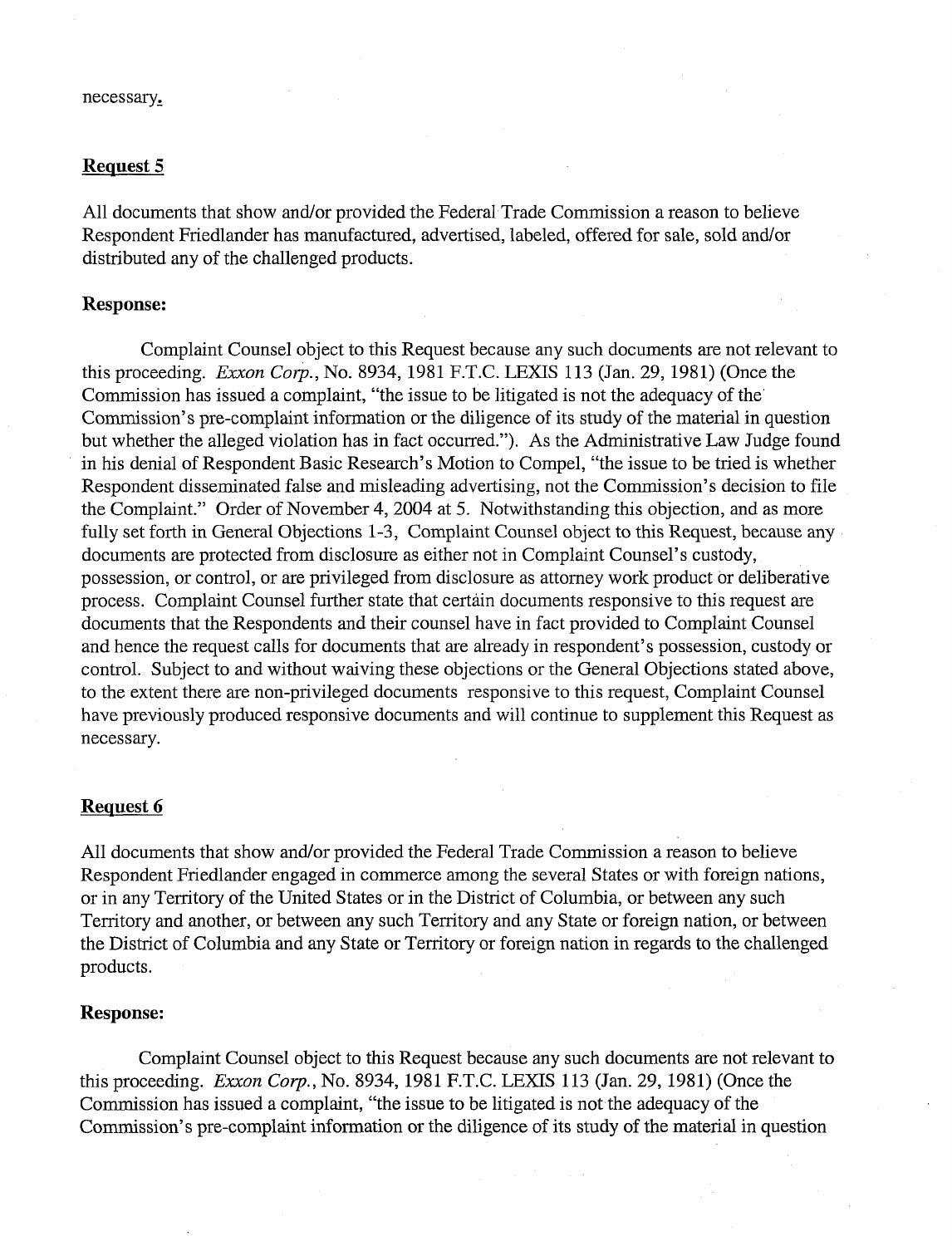but whether the alleged violation has in fact occurred."). As the Administrative Law Judge found in his denial of Respondent Basic Research's Motion to Compel, "the issue to be tried is whether Respondent disseminated false and misleading advertising, not the Commission's decision to file the Complaint." Order of November 4,2004 at 5. Notwithstanding this objection, and as more fully set forth in General Objections 1-3, Complaint Counsel object to this Request, because any documents are protected from disclosure as either not in Complaint Counsel's custody, possession, or control, or are privileged from disclosure as attorney work product or deliberative process. Complaint Counsel further state that certain documents responsive to this request are documents that the Respondents and their counsel have in fact provided to Complaint Counsel and hence the request calls for documents that are already in respondent's possession, custody or control. Subject to and without waiving these objections or the General Objections stated above, to the extent there are non-privileged documents responsive to this request, Complaint Counsel have previously produced responsive documents and will continue to supplement this Request as necessary.

### **Request 7**

All documents, including but not limited to, affidavits, declarations, opinion letters, and trial testimony sufficient to show that there is a consensus among experts who have testified for the Federal Trade Commission in weight control product cases establishing a minimum threshold required to substantiate advertising claims for weight control products.

## **Response:**

Complaint Counsel object to this Request to the extent that it is vague, overbroad, unduly burdensome, or otherwise inconsistent with Complaint Counsel's obligations under the Rules of Practice. Complaint Counsel further object to this Request because it is not reasonably expected to yield information relevant to the allegations of the complaint, to the proposed relief, or to the defenses of any respondent to the extent that it includes documents that do not address the Challenged Products in the Complaint. "Discovery directed to the Commission's prior proceedings, including formal proceedings, investigations, compliance proceedings and proposed rulemaking proceedings, is improper since the reasons for the Commission's disposition of these matters, or the reasons for any staff recommendations related thereto, are irrelevant to any of the issues in this proceeding." In *re* Sterling Drug, Inc., No. 8919, 1976 F.T.C. Lexis 460 (Mar. 17, 1976). Moreover, there have been approximately 200 weight loss cases brought by the Commission since 1927 and to compile and turn over all expert documents in every single case would be unduly burdensome, harassing and irrelevant. Such files are not readily available in Complaint Counsel's custody and control. Complaint Counsel are not obliged to conduct Respondents' legal research for them. In addition, Complaint Counsel object to this Request on the grounds that it would include documents that are protected from disclosure as attorney work product (General Objection 2) or by deliberative process privilege (General Objection 3). Complaint Counsel have turned over documents relating to the testifying experts in this case as provided under the Rules and this Court in its Scheduling Order, including the expert reports and where available, their previous testimony in FTC actions.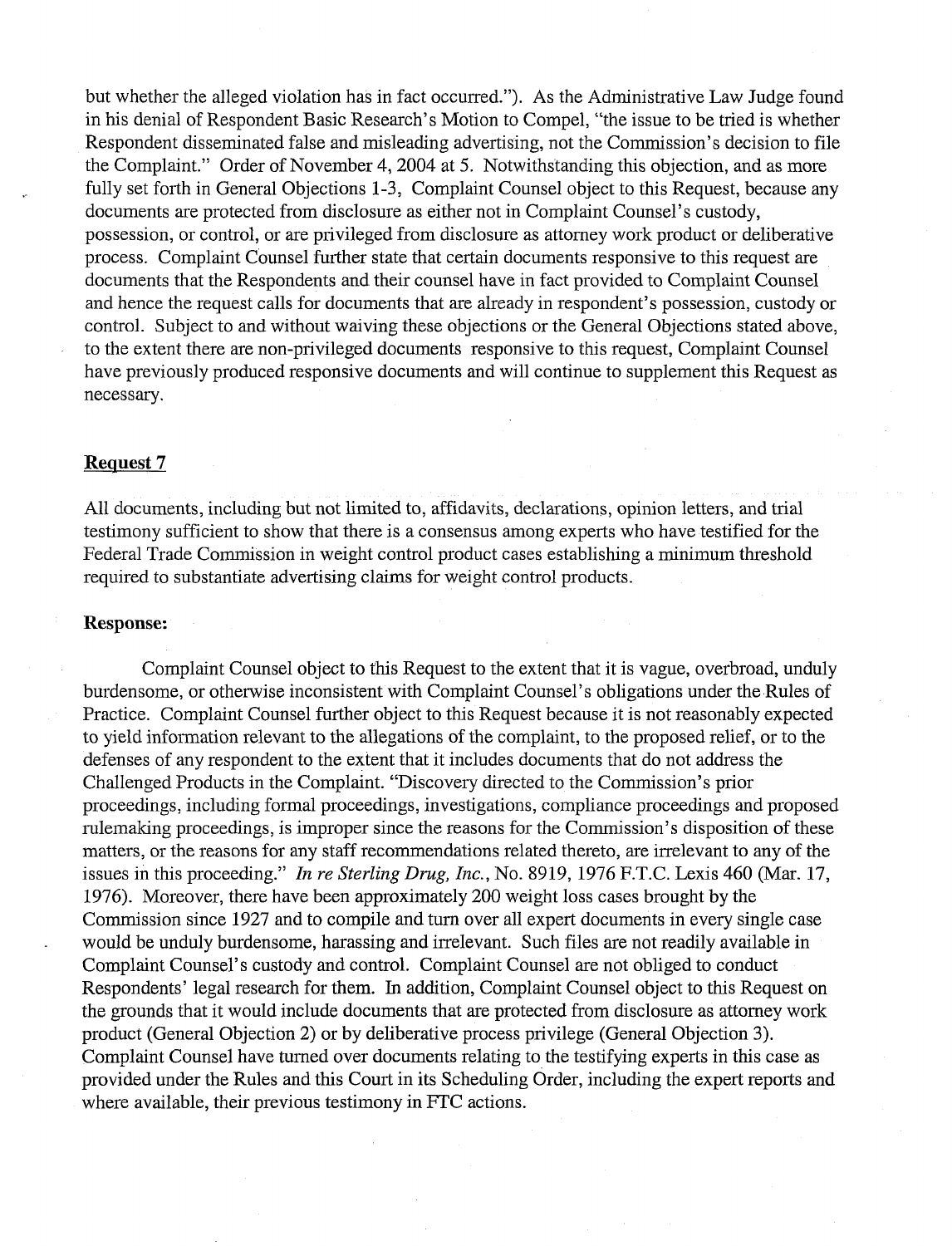## **Request 8**

All documents, including but not limited to, affidavits, declarations; opinion letters, and trial testimony of experts who have disagreed with the Federal Trade Commission regarding the substantiation requirements for advertising claims for weight control products.

#### Response:

Complaint Counsel object to this Request to the extent that it is vague, overbroad, unduly burdensome, or otherwise inconsistent with Complaint Counsel's obligations under the Rules of Practice. Complaint Counsel further object to this Request because it is not reasonably expected to yield information relevant to the allegations of the complaint, to the proposed relief, or to the defenses of any respondent to the extent that it includes documents that do not address the Challenged Products in the Complaint. "Discovery directed to the Commission's prior proceedings, including formal proceedings, investigations, compliance proceedings and proposed rulemaking proceedings, is improper since the reasons for the Commission's disposition of these matters, or the reasons for any staff recommendations related thereto, are irrelevant to any of the issues in this proceeding." In *re Sterling Drug,* Inc., No. 8919, 1976 F.T.C. Lexis 460 (Mar. 17, 1976). Moreover, there have been approximately 200 weight loss cases brought by the Commission since 1927 and to compile and turn over all expert documents in every single case would be unduly burdensome, harassing and irrelevant. Such files are not readily available in Complaint Counsel's custody and control. Complaint Counsel are not obliged to conduct Respondents' legal research for them. In addition, Complaint Counsel object to this Request on the grounds that it would include documents that are protected from disclosure as attorney work product (General Objection 2) or by deliberative process privilege (General Objection 3). Complaint Counsel have turned over documents relating to the testifying experts in this case as provided under the Rules and this Court in its Scheduling Order, including the expert reports and where available, their previous testimony in FTC actions.

Dated: December 1, 2004 Respectfully submitted,

ru

 $Laurekn$  Kapin (202) 326-3237 Walter C. Gross (202) 326-3319 Joshua S. Millard (202) 326-2454 Robin M. Richardson (202) 326-2798 Laura Schneider (202) 326-2604

Bureau of Consumer Protection Federal Trade Commission 600 Pennsylvania Avenue, N.W. Washington, D.C. 20580